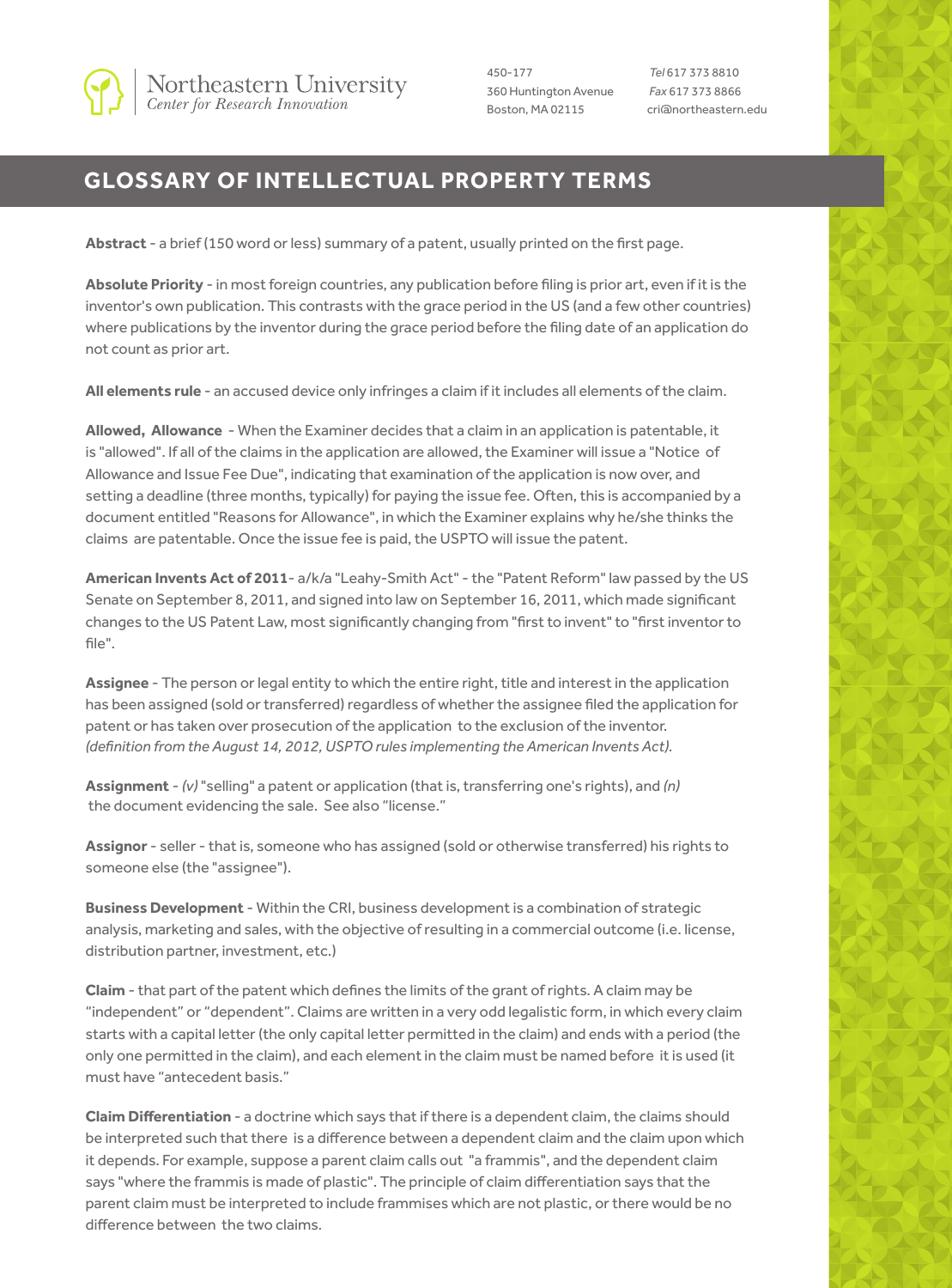**Co-inventor** - one of several people who contributed to the conception of an invention. Note that mere reduction to practice does not make one a co-inventor, it is contributing to the conception which is key.

**Commercialization Assessment** - This is a review of the market opportunity for the innovation, as well as an assessment of the commercialization business model most suited to the opportunity (i.e. license to an existing company, start up a new company, etc).

**Conception** - "getting the idea" of an invention. Must be followed by "reduction to practice" to complete the act of invention.

**Continuation-in-Part (CIP)** - a patent application filed to add new material to an earlier filed application, or to claim a new embodiment of an invention disclosed in an earlier application. Anything which was in the original application is given the benefit of the filing date of the original application, any new matter added in the CIP receives the actual filing date of the CIP. A CIP may be filed at any time during the pendency of an application (i.e. before it is abandoned or issues as a patent).

**Date of invention** - the date the invention is completed - that is, both conceived and reduced to practice, whether the reduction to practice was actual or constructive.

**Design Patent** - a special kind of patent which covers the ornamental appearance of a useful object. Design patents have a 14-year term, starting on the date of issue.

**Divisional** - A continuing application, which discloses and claims only an invention that was disclosed and claimed in a prior-filed application. If the Examiner feels that two (or more) embodiments disclosed and claimed in an application are, in fact, independently patentable inventions, s/he issues a restriction requirement requiring the applicant to select the claims directed to one of the inventions. The unelected claims will be withdrawn, and will be abandoned unless the applicant files "divisional" application(s) while the parent application is still pending. Each divisional application would then be examined separately, and might be issued as another patent (the later patents are called "divisionals" of the first.

**Effective Filing Date** - introduced by the 2011 America Invents Act, the Effective Filing Date is used to resolve conflicts and determine what is Prior Art under the First Inventor to File standard. The application filing date is normally the Effective Filing Date, but publications by the inventor, if less than a year before the application filing date, become the "effective filing date" for prior art purposes. So, a publication by someone else is "prior art" only if it is published before the effective date. In other words, if the inventor publishes, this "stops the clock" on prior art - anything published later is not prior art, even if it is published before the application filing date. It should be noted that this is only true in the US - in most (if not all) foreign countries, the inventor's own publication would prevent his getting a patent under the absolute priority rule.

**EPO- European Patent Office** - office that administers applications under the European Patent Convention (EPC).

**Examiner** - employee of the US Patent and Trademark Office (USPTO) who reviews patent applications. Each examiner is assigned to an Art Unit, and handles applications in one particular area of technology.

**Examination** - the review of a patent application by an examiner. The Examiner will review the application for conformity with regulations ("formality"), and will do a search of the prior art to see if there are any earlier patents or publications which might make the invention unpatentable. The results of the examination are reported to the applicant in an Office Action, in which the Examiner objects to parts of the application, and/or rejects claims. The applicant is given a time within which to respond to the Office Action by arguing or amending the application, after which the Examiner may allow the application or reject it again.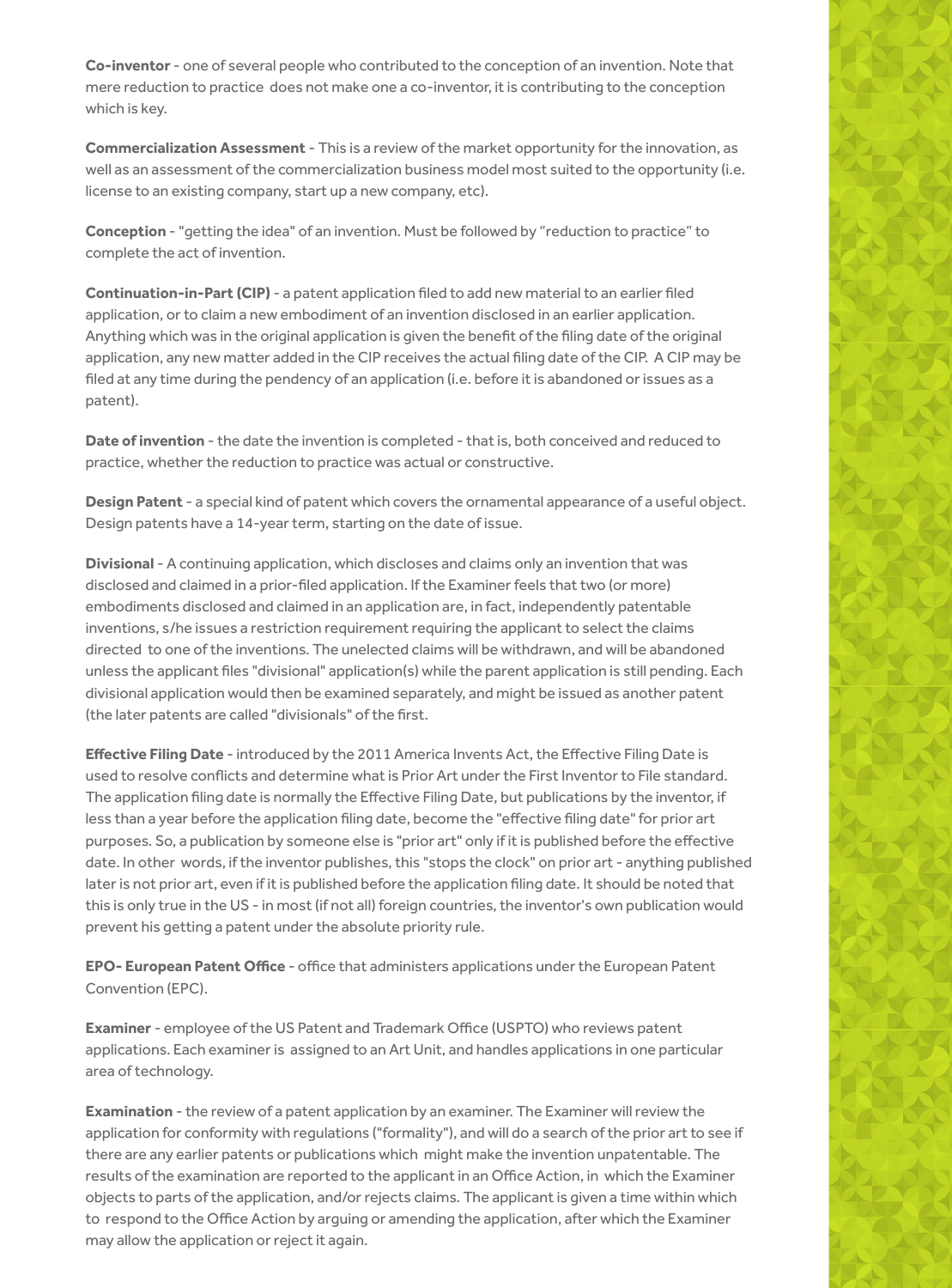**Figure** - an individual drawing in a patent or application.

**Filing Date** - the date on which the application is filed in the USPTO. If the application is not complete when it is filed, the USPTO may refuse to assign a filing date until the missing parts are filed.

**First Inventor to File** - if two applications claim the same invention, the first inventor to file (that is, the application with the earlier effective filing date) will receive the patent. This change to "first inventor to file" in the 2011 American Invents Act eliminates the need to inquire as to date of invention, although the Act as passed does not go all the way to a pure "first to file" system, where nothing matters but when the application was filed. The applicant still needs to be an inventor - just anyone cannot get a patent simply by filing first - and the patent goes to the application with the earliest "effective date". Derivation proceedings resolve conflicts where a later-filing inventor believes that the earlier-filing inventor derived his invention from him. The effective date for an application will be its actual filing date or, if the inventor published less than a year before the filing date, the date of publication. The new rules will apply to any application that ever contains a claim that has an effective filing date on or after March 16, 2013.

**First to Invent** - if two applications claim the same invention, the first inventor will receive the patent. Conflicts over inventorship are resolved through Interference proceedings for First to Invent applications or patents. How "first to invent" worked involved complex sets of rules to decide who was actually first, especially if one inventor conceived first and reduced to practice later, and so on. "First to Invent" also affected what constituted "prior art" - in case of a publication or other prior art, an inventor could "swear behind" the prior art by showing he had invented before the publication. The America Invents Act changed the standard to "First Inventor to File", effective on March 16, 2013. The old rules continue to apply to applications filed before March 16, 2013, and to continuations and divisionals of those applications which are filed after March 16th.

**Infringe** - an accused device or method infringes a patent if it is within the scope of at least one claim of the patent. A patentee has the right to stop an infringer from making, using or selling an infringing device or method.

**Inter-Institutional Agreement (IIA)** - An agreement between at least two higher education or corporate institutions regarding the ownership and cost sharing associated with patenting a jointly owned invention.

**Invention** - *(n)* "any new and useful process, machine, manufacture, or composition of matter, or any new and useful improvement thereof", 35 USC 101.

**Invention** - *(v)* the act of making an invention, consists of two steps: conception and reduction to practice. Reduction to practice can be actual, or "constructive."

**Inventive Step** - In the US, an invention must be novel, useful and not obvious to be patentable. In PCT practice and in many foreign countries, the equivalent standards are novelty, industrial applicability and inventive step, respectively.

**Issue Date** - the date on which a patent becomes enforceable. All US patents are issued by the USPTO on Tuesdays.

**License** - a document permitting a Licensee to make, use or sell products or services which would otherwise infringe the claims of a patent (or application). A license can be exclusive or non-exclusive. If an exclusive license is granted, the patentee may not issue any other other licenses conflicting with the exclusive license. Licenses may be limited by geographical area or field of use. Most licenses involve periodic payment of royalities, although some are paid-up in advance. See also "assignment."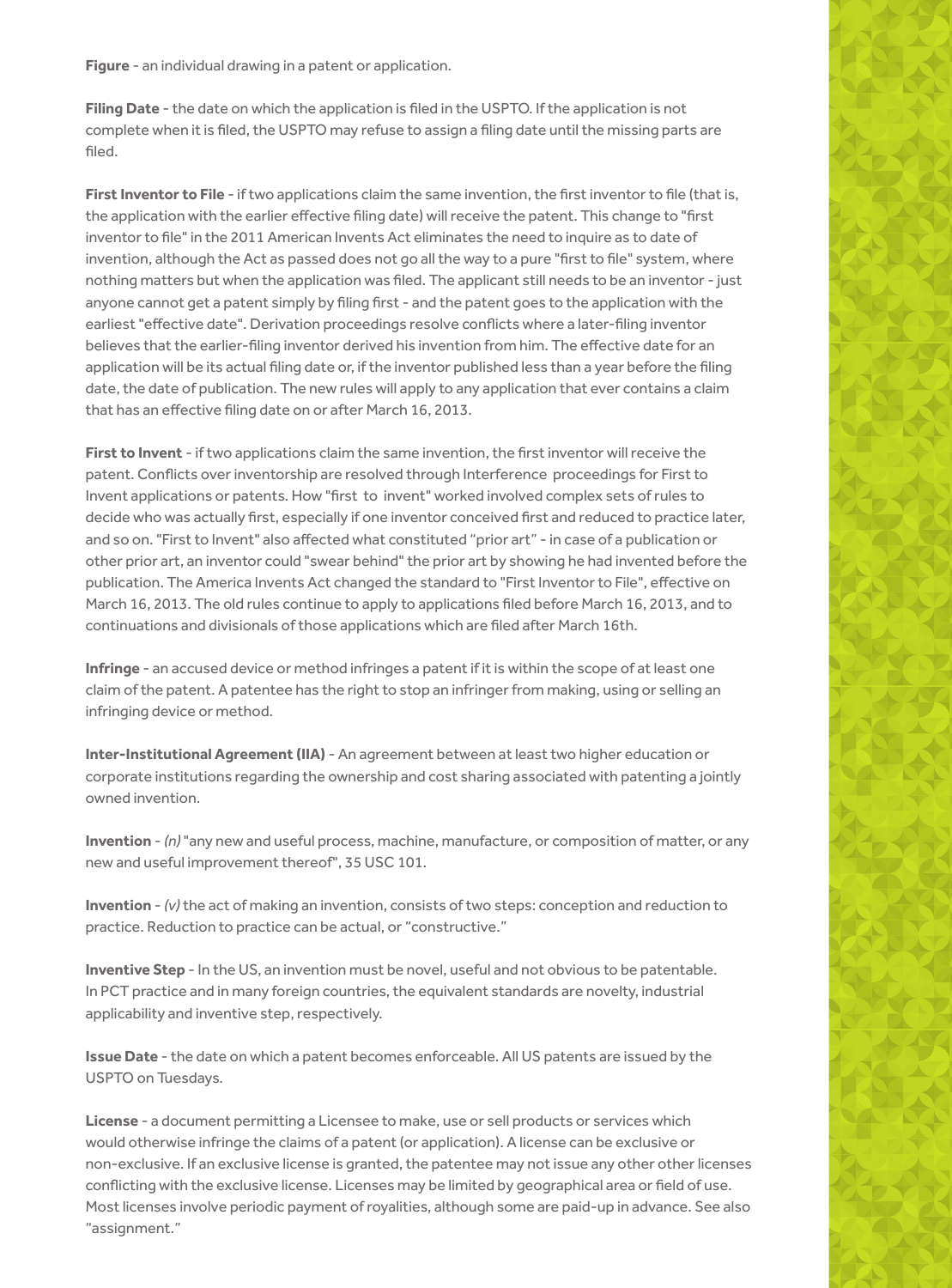**Novelty** - in order to be patentable, an invention must be "novel". "Novelty" is defined in section 102 of the US Patent Law. Briefly, something is "novel" if it was not patented, described in a publication, in public use or on sale by others before you invented it, or by anyone (including you) more than a year before you applied for a patent.

**Objection** - The Examiner may object to the specification, drawings or claims for various reasons. Typically, claim objections deal only with very obvious errors - misspellings, duplicated or missing words, or incorrect punctuation.

**Obvious** - in order to be patentable, an invention must not be "obvious" to a "person having ordinary skill in the art to which the invention pertains" - sometimes referred to by the acronym "PHOSITA". Obviousness is defined in section 103 of the US Patent Law. Basically, "not obvious" is a way of saying "an invention must be more than just a simple development from what went before." The obviousness test is similar to the "Inventive Step" requirement in many foreign countries.

**Office Action** - Once a patent application is filed, it will be assigned to an Examiner, who will review it for format and wording, and do a search for prior art. Nearly always (85%+) the application will be rejected. The document which the Examiner provides to explain why the application is rejected is called an "Office Action."

**Option** - A right, which acts as a continuing offer, given for consideration, to purchase or license intellectual property at an agreed upon price and terms, within a specified time period.

**Patent** - the grant by the government of the right to stop others from making, using or selling an invention.

**Patentability Analysis** - This is a review of the disclosure to determine if it is in fact a novel and compelling innovation which is not only patentable, but defensible.

**Patent Agent** - Someone licensed to prosecute patent applications in the USPTO who is not a lawyer. A Patent Agent must have a degree in Engineering or one of the "hard" sciences and pass an examination given by the USPTO. A Patent Agent may not prepare or prosecute trademark applications, even though these, too, are in the USPTO. Since they are not lawyers, Patent Agents may not prepare contracts or other legal documents or give legal advice other than as part of prosecuting patent applications in the USPTO.

**Patent Attorney** - a Patent Agent who has been admitted to the Bar of at least one state or the District of Columbia. In other words, a Patent Attorney is a Patent Agent who is also a lawyer. Patent Attorneys may prepare and prosecute trademark applications in the USPTO and are licensed by their state (or DC) to prepare agreements and otherwise practice law unrelated to the USPTO.

Patent Cooperation Treaty (PCT) - international treaty allowing a national or resident of a member country to file a single application in his/her own country, which can be filed in any member country later.

**"Patent Pending"** - a product may be marked "patent pending" if at least one patent application covering the product is on file, and is not abandoned. A provisional application will support a "patent pending" marking. Under section 292 of the Patent Law – 35 USC 292-- - it is illegal to mark something "patented" or "patent pending", if it isn't.

**Patent Review Committee** - At Northeastern, this is a committee of faculty members who reviews intellectual property filings in order to assess their scientific merit.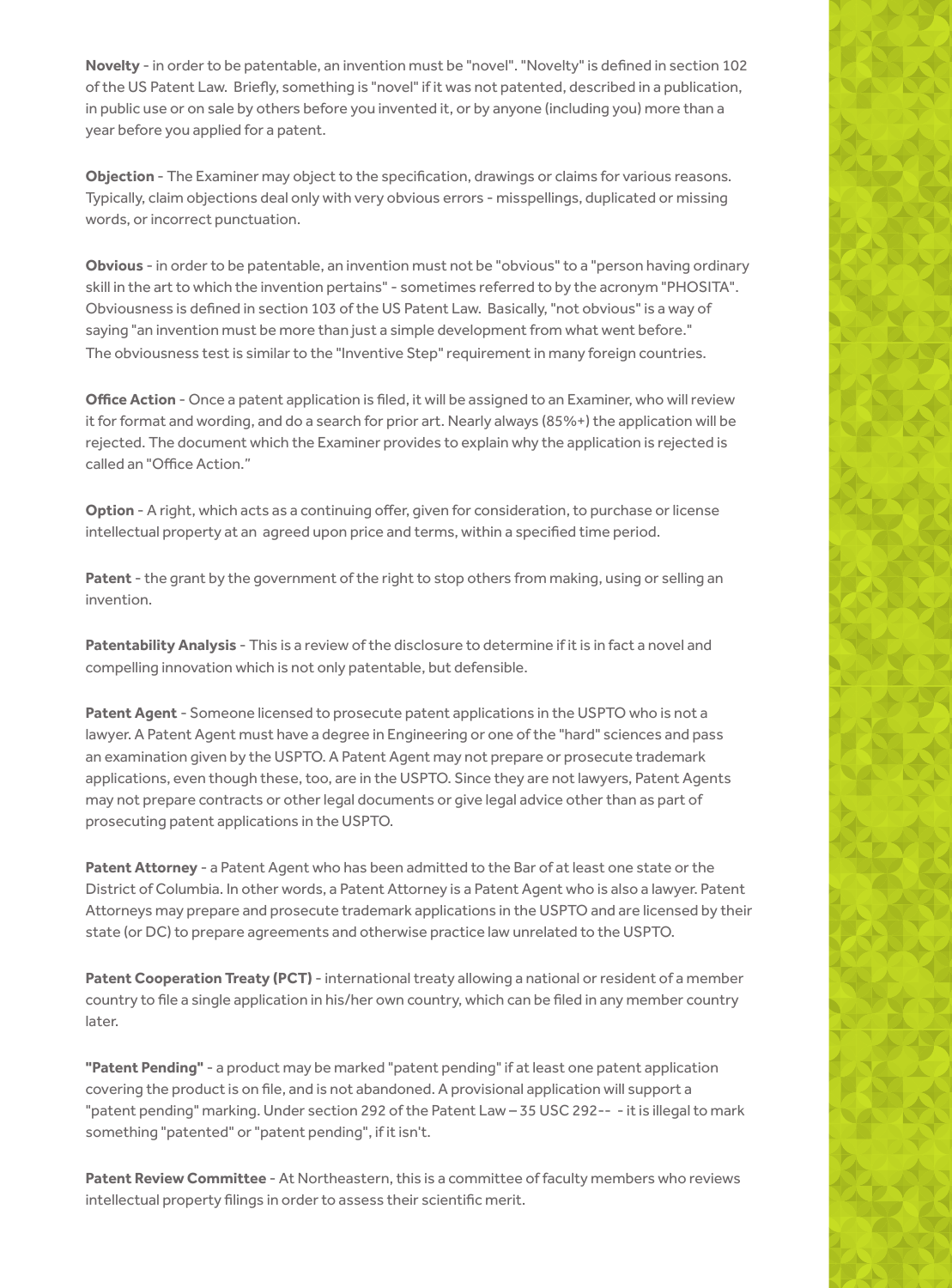**PHOSITA** - *"Person Having Ordinary Skill In The Art"* - a very extraordinary person, indeed, who has all possible knowledge of the prior art, but only in a given field of technology. The PHOSITA is the hypothetical person against whom "obviousness" is judged.

**Plant Patent** - a special kind of patent, which covers asexually reproduced plants, "including cultivated sports, mutants, hybrids, and newly found seedlings, other than a tuber propagated plant or a plant found in an uncultivated state." 35 USC 161

**Preamble** - the introductory part of a patent claim - "A widget for pre-polarizingframmistats in soda vending machines, comprising..." for an apparatus claim, or "A method for removing blemishes from gronkheiser armatures comprising the steps of ..." in a method claim. The preamble is meant to set forth the name and environment of the invention, and identify things which are not novel, but which need to be mentioned for "antecedent basis" purposes. Normally, the preamble should not be used to limit the claim, unless it is necessary to make sense of the claim.

**Prior Art** - "what went before" - publications, earlier patents, public use or sale - anything which is relevant to the patentability of an invention because it shows that the invention was known before the applicant invented it (or more than a year before he filed his patent application, in the US). "Prior commercial use" was added by the American Invents Act as a defense to infringement for all technologies, if the use was at least one year before the effective date of the application which issued as the patent. There is an exemption for patents owned by universities or their tech transfer offices.

**Priority Date** - sometimes, a patent application is given the effect of a filing date which is earlier than its actual filing date by effect of a law or international treaty such as the Paris Convention or PCT. The "priority date" is the filing date of some earlier application upon which the application is based - for example, if an applicant files an application in Japan on January 1, 1999, and follows up by filing a US application on December 15, 1999, he can claim a priority date of January 1, 1999, for the US application, even though it was not actually filed for nearly a year afterward.

**Prosecution** - the applicant's side of the Examination process, convincing the Examiner to issue a patent.

**Prosecution History** - the written record of the Examination Process. Also known as the "File Wrapper", because all of the papers involved in a patent application were once covered in a paper wrapper. Today, the "Image File Wrapper" contains much the same information in electronic form, accessible through the USPTO's PAIR website.

**Provisional Application (for Patent)** - a sort of "patent application lite", which reserves a filing date for the material in the application, but will never be examined or become a patent. Provisional Applications are automatically abandoned one year afterfiling, and a utility application must be filed within that year claiming benefit of the Provisional Application to preserve the filing date.

**Public Disclosure** - In the U.S., the publication, public use, offer for sale, or sale of an invention anywhere in the world is known as a barring event, because if a year passes between one of these events and the date when a patent application is filed on the invention, the inventor is barred from patenting the invention. The one-year anniversary of a publication, public use, sale, or offer for sale, is commonly referred to as a bar date. After this date passes, the inventor cannot receive a patent on the invention. For foreign patents, no grace period exists. The publication, public use, offer for sale, or sale of an invention immediately bars you from foreign patent rights.

**Reduce to Practice** - complete the process of invention by actually building the device (or practicing the method), or filing a patent application.